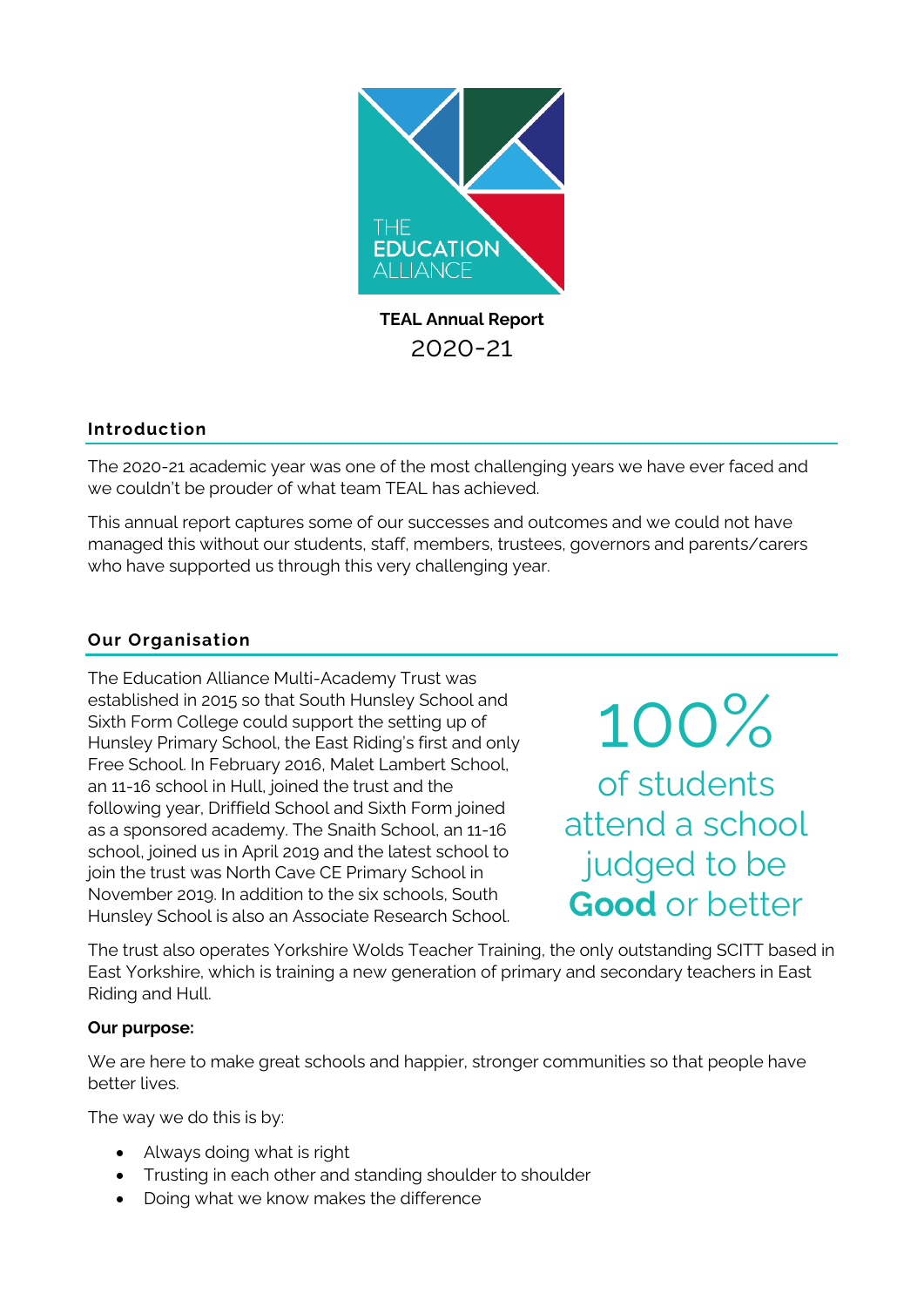Doing what is right means always acting with integrity, in the interests of others, and being honest, open and transparent.

Our trust improvement strategy is simple and clear:

*The success of our schools going forward depends on our ability to ensure we have a good teacher in every classroom, delivering an excellent curriculum, supported by effective systems for behaviour. The huge benefits of working as part of our trust are the capacity we can bring collectively for high quality teacher development and curriculum development within our healthy, thriving culture, underpinned by ethical leadership.*

## **Trust Growth**

The pandemic slowed academy conversions nationwide and no new schools joined the trust in 2020-21. We expect another school to join us during 2021-22.

Malet Lambert have had an application for expansion to increase the number on roll from September 2021 to 1750. The expansion will include a new large indoor multi-use area, to assist with capacity during lunchtimes and exam periods, along with an increase to indoor sporting facilities, allowing students access to more sports. There will also be five new classrooms to assist in accommodating the extra lessons.

Yorkshire Wolds Teacher Training expanded with the addition of two new School Direct providers, Riding Forward Education Alliance and Tidal Education Alliance. Through collaborative recruitment, trainee numbers grew by over 60%.

## **Governance**





27 42% Male

## **Successes**

We have continued with our desire to promote collaboration across the trust and to support schools by undertaking the "heavy lifting" allowing schools to focus on improving outcomes for young people. To enable this to happen, we have further strengthened the Central Team following posts being created in Finance, HR, Estates and Compliance.

The response to the Covid-19 pandemic remained the main focus of the Central Team, providing support and guidance for all schools ensuring that any risks were sufficiently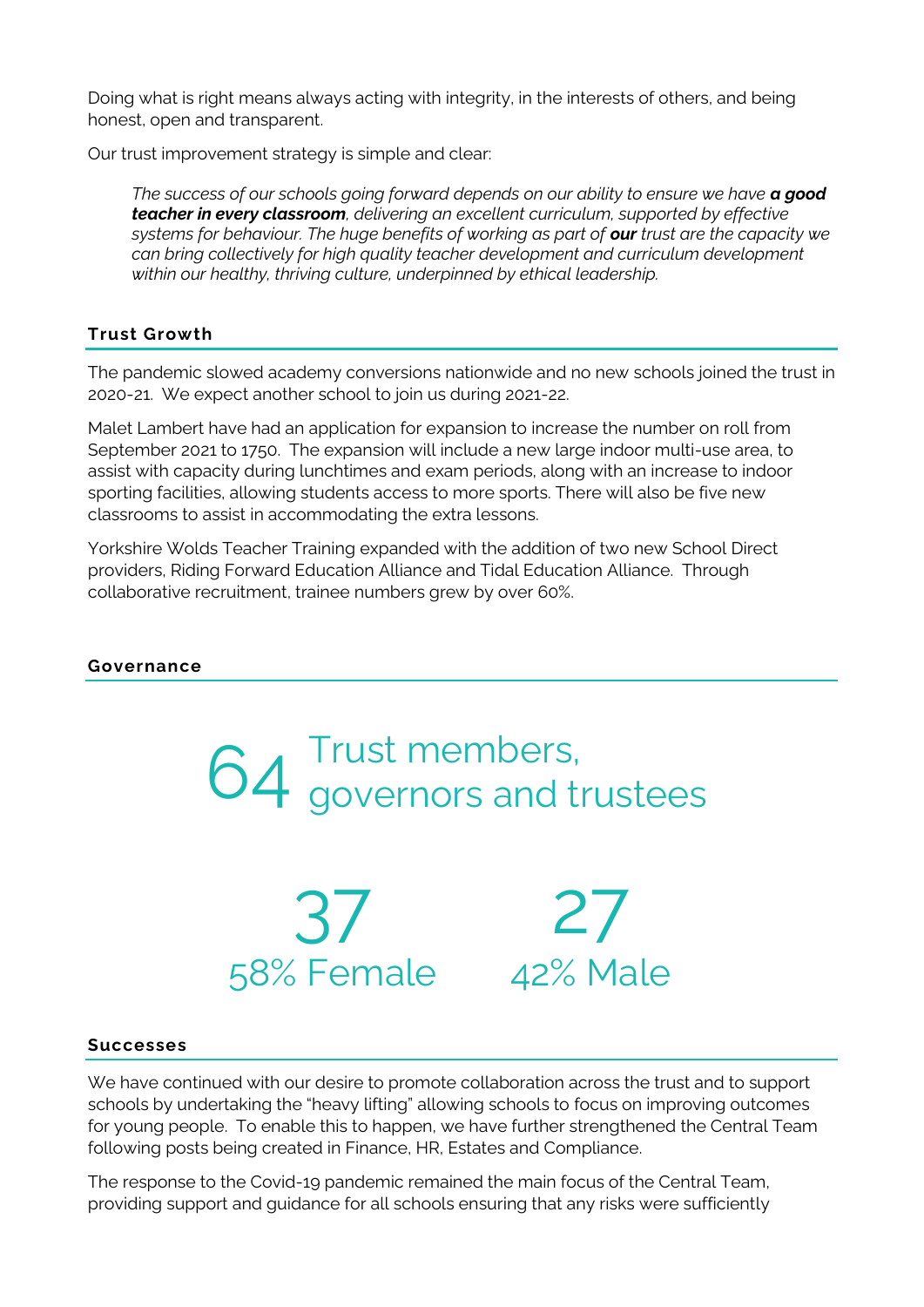mitigated and that these risks were shared with all stakeholders. We provided over 550 devices for learners across the trust to enable them to access remote education alongside the 230 provided by the Department for Education. We also provided over 50 dongles to students who had unreliable or no broadband at home. The Central Team set up and ensured that remote platforms were populated with suitable content for all key stages to ensure that disruption to learning was kept to a minimum. Asymptomatic testing sites were set up in all secondary schools and over 19,000 lateral flow tests were processed to support with the safe re-opening of schools.

The National Tutoring Programme launched in November 2020 with students starting tuition in December. A total of 411 disadvantaged students from our schools each benefitted from 15 hours of small group tuition. In total over 6,000 hours of tuition was delivered at a total cost of over £31,000.

Feedback from students was overwhelmingly positive with 70% of students reporting they would be interested in taking part in tuition if it was available again. When asked to score (from 1 to 10) how useful they felt tuition had been, 77% of students chose a score of 7 or higher.

Our secondary schools had 39 school days to set up and oversee the Teacher Assessed Grades process, ensuring that pupils/students were not disadvantaged and were able to achieve the successes they deserve with 9,281 grades being submitted, with each checked at least three times in line with the rigorous processes and procedures put in place. We received minimal appeals from students following this process.

We have continued to work on being an employer of choice, embedding our ethical leadership qualities in all of key documentation and ensuring that all leaders act with honesty, integrity and shared moral purpose.

Yorkshire Wolds Teacher Training began working in partnership with two local School Direct providers, Tidal TSA and Riding Forward Education Alliance and concluded its most successful recruitment campaign yet with over 60 trainees offered places for the next academic year.

We have developed a number of TEAL charters and frameworks collaboratively which have been adopted by all schools across the trust.

We have further invested in teacher development, particularly in our Early Career Development programme to support new teachers in their first two years after teacher training. There is some evidence that this is having a positive impact on our retention of staff. We have continued to develop new structures and capacity around trust-wide CPD

| <b>OTRUST</b>                                                                                                                                                                                                                                                                                                                                                                                                                                                                                                                                     | in their decision-making and in calling out unethical behaviour:<br><b>MOPTIMISM</b>                                                                                                                                                                                                                                                                                                                                                                                                                           | <b>C</b> KINDNESS                                                                                                                                                                                                                                                                                                                                                                                                                                                                                                                                                                                              | COURAGE                                                                                                                                                                                                                                                                                                                                                                                                                                                                                                                                                                           |  |
|---------------------------------------------------------------------------------------------------------------------------------------------------------------------------------------------------------------------------------------------------------------------------------------------------------------------------------------------------------------------------------------------------------------------------------------------------------------------------------------------------------------------------------------------------|----------------------------------------------------------------------------------------------------------------------------------------------------------------------------------------------------------------------------------------------------------------------------------------------------------------------------------------------------------------------------------------------------------------------------------------------------------------------------------------------------------------|----------------------------------------------------------------------------------------------------------------------------------------------------------------------------------------------------------------------------------------------------------------------------------------------------------------------------------------------------------------------------------------------------------------------------------------------------------------------------------------------------------------------------------------------------------------------------------------------------------------|-----------------------------------------------------------------------------------------------------------------------------------------------------------------------------------------------------------------------------------------------------------------------------------------------------------------------------------------------------------------------------------------------------------------------------------------------------------------------------------------------------------------------------------------------------------------------------------|--|
| Leaders are trustworthy and<br>reliable. We do this by:<br>* Seine reliable consistent excittle herrest<br>humber, concernent and kind.<br>* No auto en dions out bodin chers to<br>manage their emotions.<br>The unstable consists and coincident volumes.<br>very will dis-<br>Ti Having a garrung late vette others<br><b>SERVICE</b>                                                                                                                                                                                                          | Leaders are positive and<br>encouraging. We do this by<br>* Delice incliniour own ability, and the ability<br>of others, to do ehat is intritionchance the<br>would for the better.<br>mobility beautifulness tuoristic F.<br>* Permining position and encouraging<br>closuit e surrent mas expanent that set acides,<br>challenges and pressures. He citing offices<br>to maximize opportunities, overcome<br>challenges and on abstite success.<br><b>◆ WISDOM</b>                                           | Leaders demonstrate respect.<br>aenerosity of spirit, understanding<br>and good temper. We do this by .<br>* Fernishd bunde and authentic<br>* Leading with comparation and care.<br>ilvaning and walng brannd the lebie to<br>choose off.<br>* Using high-ovels of perotional intelligence.<br>sulding thus and report with street by<br>acient-students, empowering and cleveling<br>others.<br>부 JUSTICE                                                                                                                                                                                                    | Leaders work courageously in<br>the best interests of children and<br>young people. We do this by<br>If Looking in the mirror when so neithing gees<br>erono<br>* Remaring colm, operistic and positive in-<br>the few of edversity adapting to changing<br>circumstances and helping corrers to move<br>forward.<br>* Go the whole mills the back-stream the<br>Why<br>* VISION                                                                                                                                                                                                  |  |
| Leaders are conscientious and<br>datiful. We do this by<br>The including their arguments are automobile<br>creanisation by model and calm and<br>considerate pehavour.<br>* Sensympline dutiful, conscientious was,<br>demancialists humi leverandi-exclusio-<br>inclubased schools.<br>* Removing barriers and ploceers to enable<br>others to conthair inter wall.<br>political considers to anony of the con-<br>questions in the service of others<br>30 Channel a minitive into our seasons net-<br>currences and acordoning our successors. | Leaders use experience.<br>knowledge and insight.<br>We do this by<br>* Developing knowledge and real expertise.<br>then when inclusive edities<br>Sna available walstern motion in Fil<br>achtilt incrediations are another<br>* Pack ibing excelled pagh a, skill ad ascureb,<br>lacreing from them, embracing thair<br>aspected and helping them to figurith<br>T vicema senaris, natitads madals and<br>techniques as a means to an end removing.<br>or cronging them if they prove to be<br>intification. | Leaders are fair and work for the<br>good of all children.<br>We do this by<br>* Doha what is right nather then what is<br>mento e mose<br>"I Ensuring we like and breather currences of<br>purcess and values in the way are person.<br>interact with others, make decisions and<br>commetizato.<br>* Hosings called any secondary and applying<br>them in a consistent, an recovert and fair.<br>was, whilst allowing for a specian and<br>common screes.<br>* Valuing difference, publing diverse<br>agens and encouraging others to behave<br>recorrelate creative description the end fre-<br>environment | % Anticipating the future and religios people.<br>reacy themselves for change. Thinking<br>strategica.st respecting gathering.<br>attributer and aggregate information.<br>werking opportunities for cager is aliceus.<br>careating result.<br>* Scen the horizon, read and research, share-<br>Horshrowlin of her vind on approba to<br>consider potters, physpies and rises.<br>* Ballong in the patent allor others halping<br>them perhebast they can ba.<br>the relationship war in probably if F<br>translating that into recommendations.<br>consists, class and activity. |  |



6000+ Hours of tuition

delivered

70% Students interested in future tuition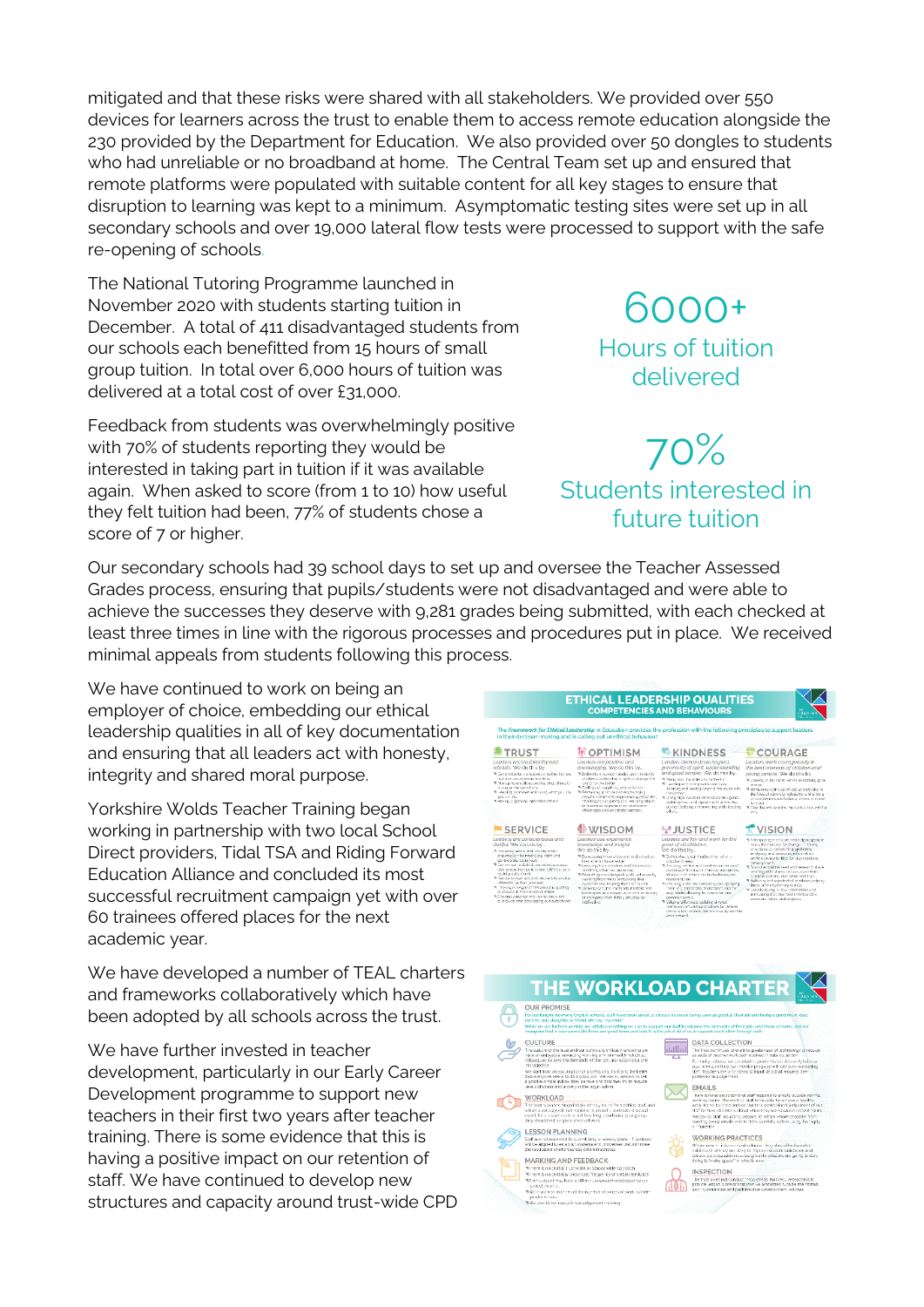and have begun to create a trust-wide framework for great teaching that will underpin a trust career support and development entitlement for all staff following the recruitment of 15 CPD leads.

We have invested heavily in our ICT provision both financially and timewise and we have moved all trust sites within a single 365 tenancy, we prepared for the termination of the RM contract at Malet Lambert by looking at the switching and undertaking a WLAN refresh. Centralisation of various applications and processes – Anti Virus, Cloud backups, email gateway and threat prevention and a now have a uniformed approach for server hardware roll out

We have replaced over 350 desktops and portable devices at Snaith with new and refurbished devices putting them on the latest operating system alongside Edge Switching replacement at Snaith and the provision of a new Fibre backbone across Snaith Site, had old om2 fibre links previously.

We have continued with our programme of capital works with projects such as replacing fire doors in schools across the trust, the replacement of the roof of the East Building at Driffield and the creation of East Hall following the re-purposing of East canteen. Plans were approved for the expansion of the TEAL Development Centre in preparation for growth of Yorkshire Wolds Teacher Training.

We restructured the Central Services Team, with the introduction of new roles, Trust Administrator, Director of Estates, Director of Trust Development and Compliance, Head of Finance and Head of HR and we also appointed a permanent Assistant Principal for Early Career Development.

We have continued to strengthen our relationships with external agencies such as The Department for Education, ESFA, Sheffield Hallam University, NGA and other leading Multi Academy Trusts, influencing the direction of travel across the educational landscape.

We successfully held a Summer School in each secondary school, offering both academic activities and confidence building events such as It's a knockout. Each event was highly successful with students opting to attend more days than originally planned. The events were staffed with school staff who had agreed to give up their time over summer in order to ensure our incoming cohort had access to valuable transition activities.

# **Challenges**

The Covid-19 pandemic posed many challenges and often meant that our teams were more operationally focussed rather than working on our strategic priorities.

Guidance for schools was continuously being updated and regular last minute U-turns by the Government often caused a large volume of work for our teams, often out of hours and we could not have been prouder of how our teams have stepped up to the challenges they faced.

New ways of working during periods of extended lockdown were quickly established and communicated with all stakeholders and we could not have been more supported by our Local Governing Bodies, Board of Trustees and Members with all of them embracing the new style of meetings and recognising that that trust priorities had changed.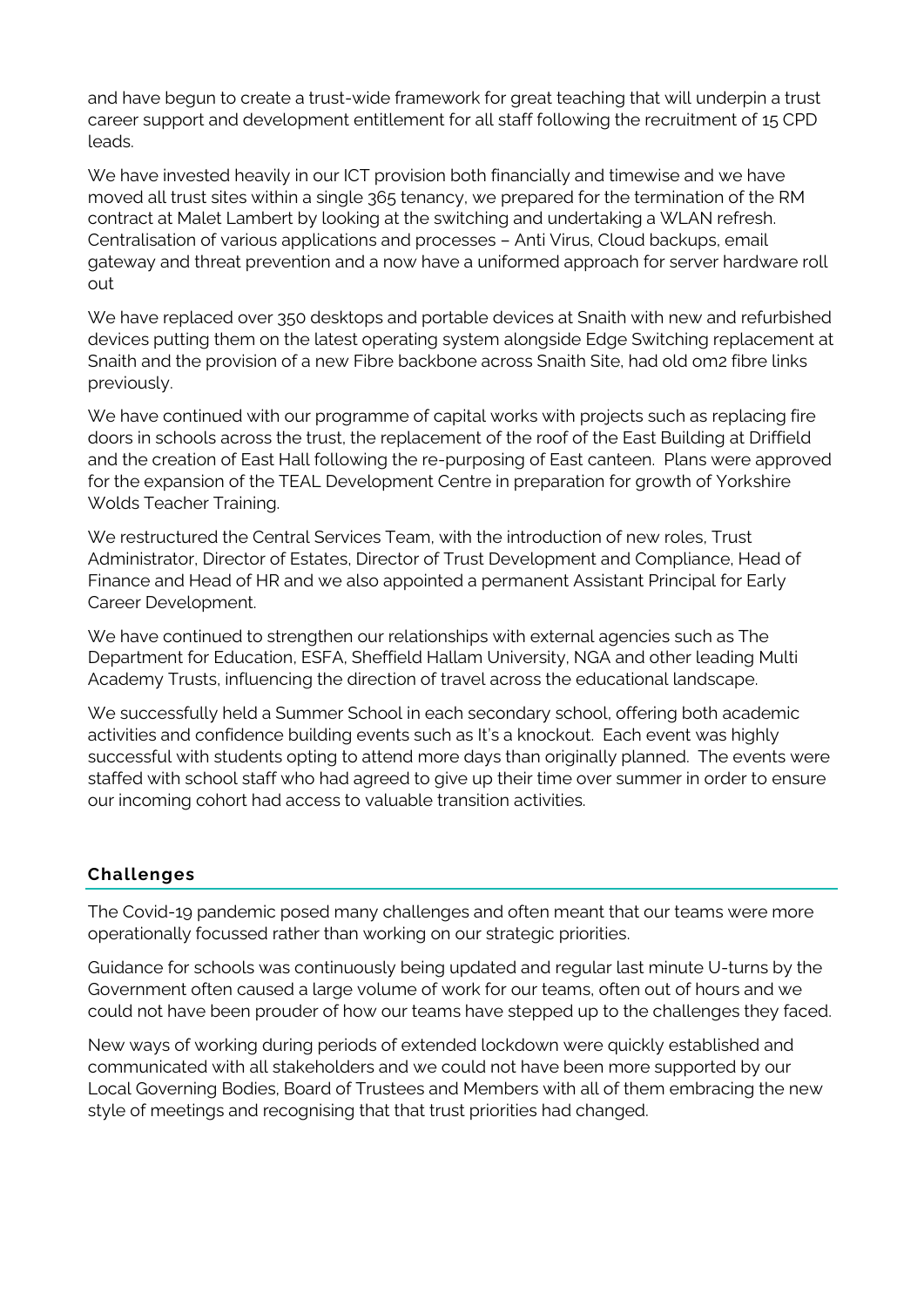

Fixed Term: 268 Permanent: 1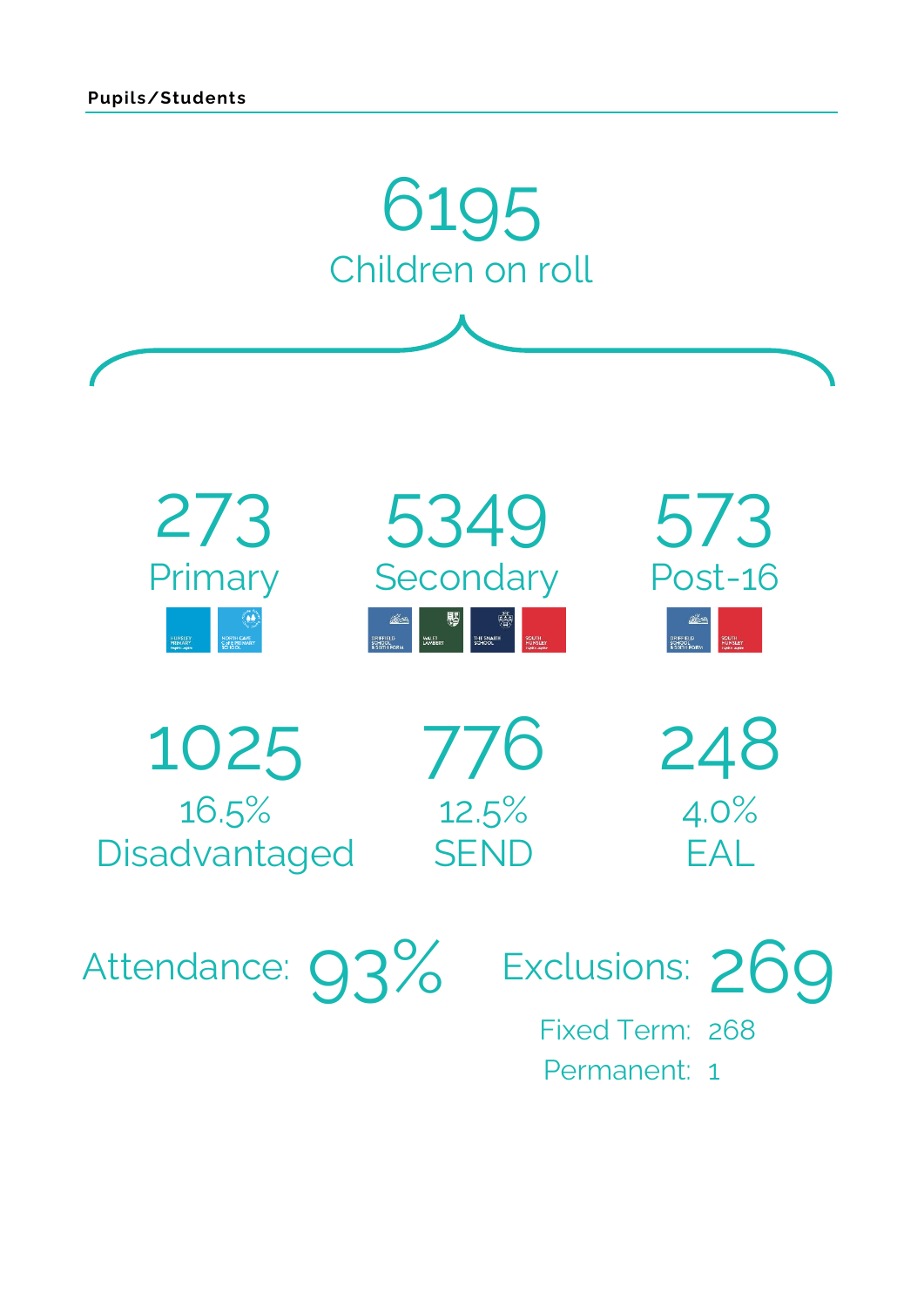

635 74.7% Female 25.2% Male 0.1% Non-binary 214 1

**Leadership**

63 Associate Leaders (13.6% of associate staff)

136 62.1% Female Leaders

156 Teaching Leaders (40.4% of teaching staff)

> 83 37.9% Male Leaders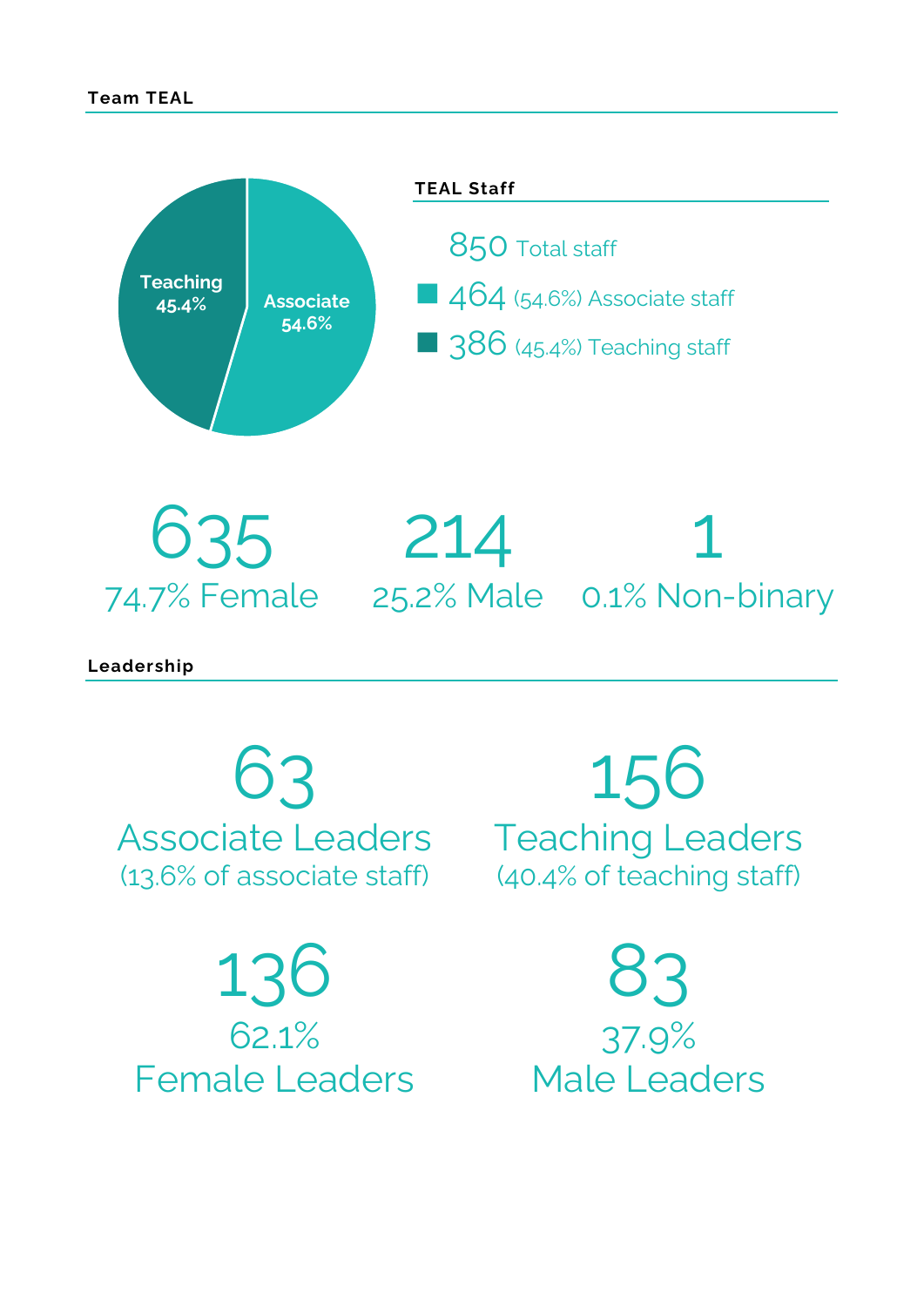|                                                            | <b>Quartile 1</b><br>Lower | <b>Quartile 2</b><br>Lower<br>Middle | <b>Quartile 3</b><br>Upper<br>Middle | <b>Quartile 4</b><br>Upper |
|------------------------------------------------------------|----------------------------|--------------------------------------|--------------------------------------|----------------------------|
| Female<br>(% females to all employees in<br>each quartile) | 87%                        | 81%                                  | 71%                                  | 61%                        |
| Male<br>(% males to all employees in<br>each quartile)     | 13%                        | 19%                                  | 29%                                  | 39%                        |

## **Proportion of male and female employees according to quartile pay bands**

Full gender pay gap data can be found on our website: <https://theeducationalliance.org.uk/gender-pay-gap/>

# **New Teachers**

Staffing remained stable throughout the academic year and retention rates have continued to be high. Teaching vacancies have continued to be advertised to Yorkshire Wolds Teacher Training colleagues where possible in line with our trust policy.



Work has continued on the CIPHR HR system and the end of 2020-21 saw testing completed with a roll out planned for early 2021-22 across the trust.

# **Staff Survey 2020 Results**

The trust conducts an annual staff survey, giving all employees the chance to have their say against a number of questions that give us an insight into engagement levels across our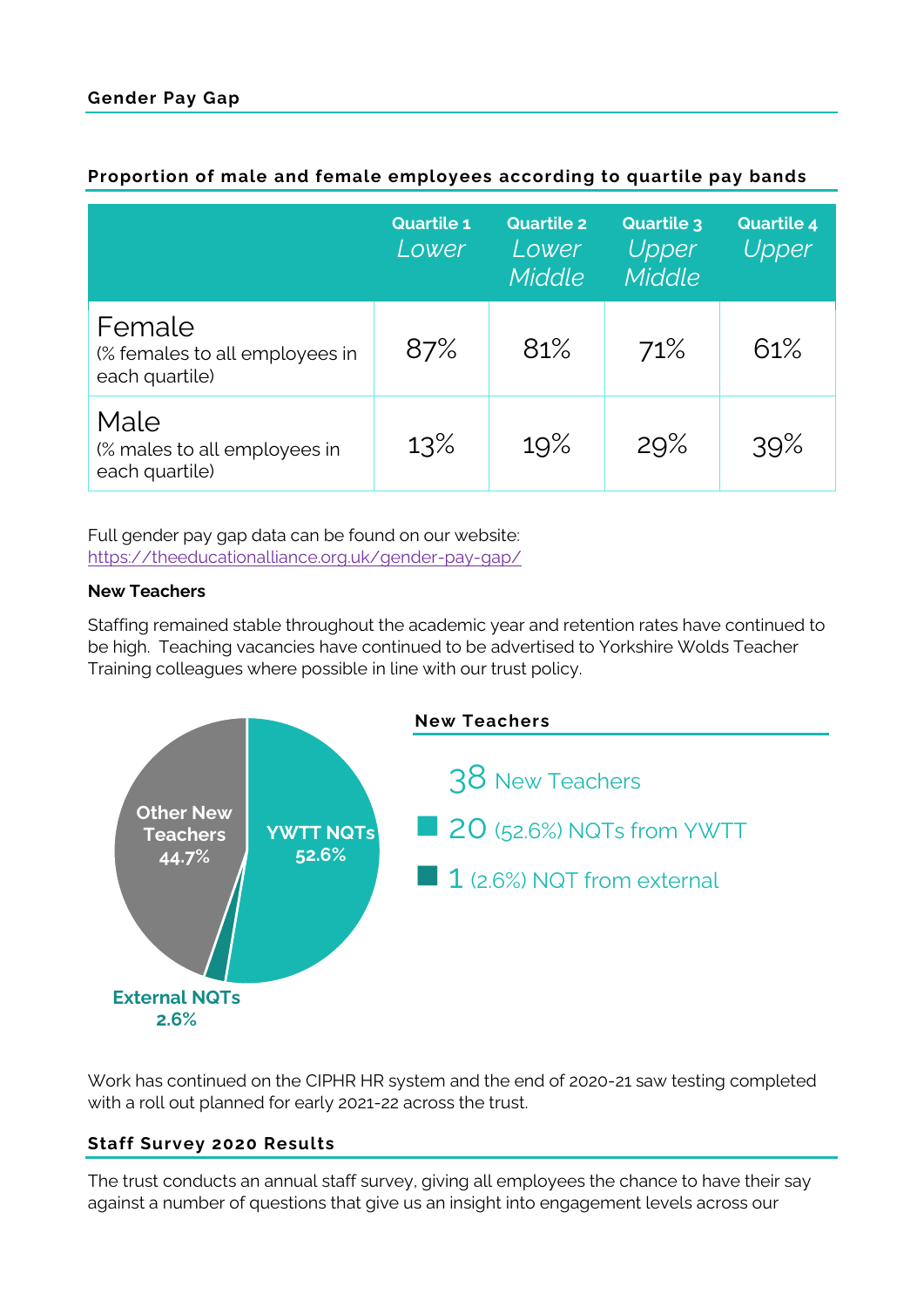different sites and the trust as a whole. We added specific Covid-related questions last year to enable us to check if we were meeting staff needs during the pandemic.

Across the Trust, we received a survey response rate of 64%, which is extremely high in comparison to an industry average of 30%-40%. Last year's response rate was also 64%, and as staff were even busier than usual due to the pandemic, we are very pleased with the response rate this year.

An engaged workforce can reduce turnover, absenteeism, increase productivity and overall performance and results. Our overall engagement index score was 81%, which represents a strongly engaged workforce. This is also a slight increase on last year's engagement index score, which was 78%.

The highest scoring areas were:

- 98% of respondents said they often look for ways to do their job better
- 96% said they often 'go the extra mile' to help this organisation succeed
- 96% said their work is meaningful to them
- 96% said this organisation is taking Covid-19 seriously
- 95% said they are clear about what is expected of them in their job

The areas that saw the largest increase were:

- 70% of respondents said the benefits offered here compare well with those in other similar organisations (12% increase)
- 82% said the way this organisation is managed means that people give their best (11% increase)
- 83% said people feel positive about working here (11% increase)

# 64%

Response rate, compared to 30%-40% industry average

96% Go the extra mile to help this organisation succeed

 83% Feel positive about working here

- 80% said they have seen or experienced positive changes in the way the organisation treats staff (11% increase)
- 71% said they regularly receive recognition for doing good work (10% increase)

As the pandemic continued, it was important for us to understand whether we were meeting the needs of our staff, and the Covid-19 results were positive. For example, 96% of respondents said that the organisation was taking the situation seriously, and 92% said the leadership team were sufficiently visible and accessible. 90% had confidence in the leadership team's decisions and responses and 90% said the communications had been helpful and reassuring.

In summary, the trust's response rate was the same as last year, and the engagement score was slightly higher, which is a real positive when we consider the impact the pandemic has had on schools. The results relating to Covid-19 were reassuring, as they illustrated that the frequent communications made, risk assessments and support provided made a difference for staff.